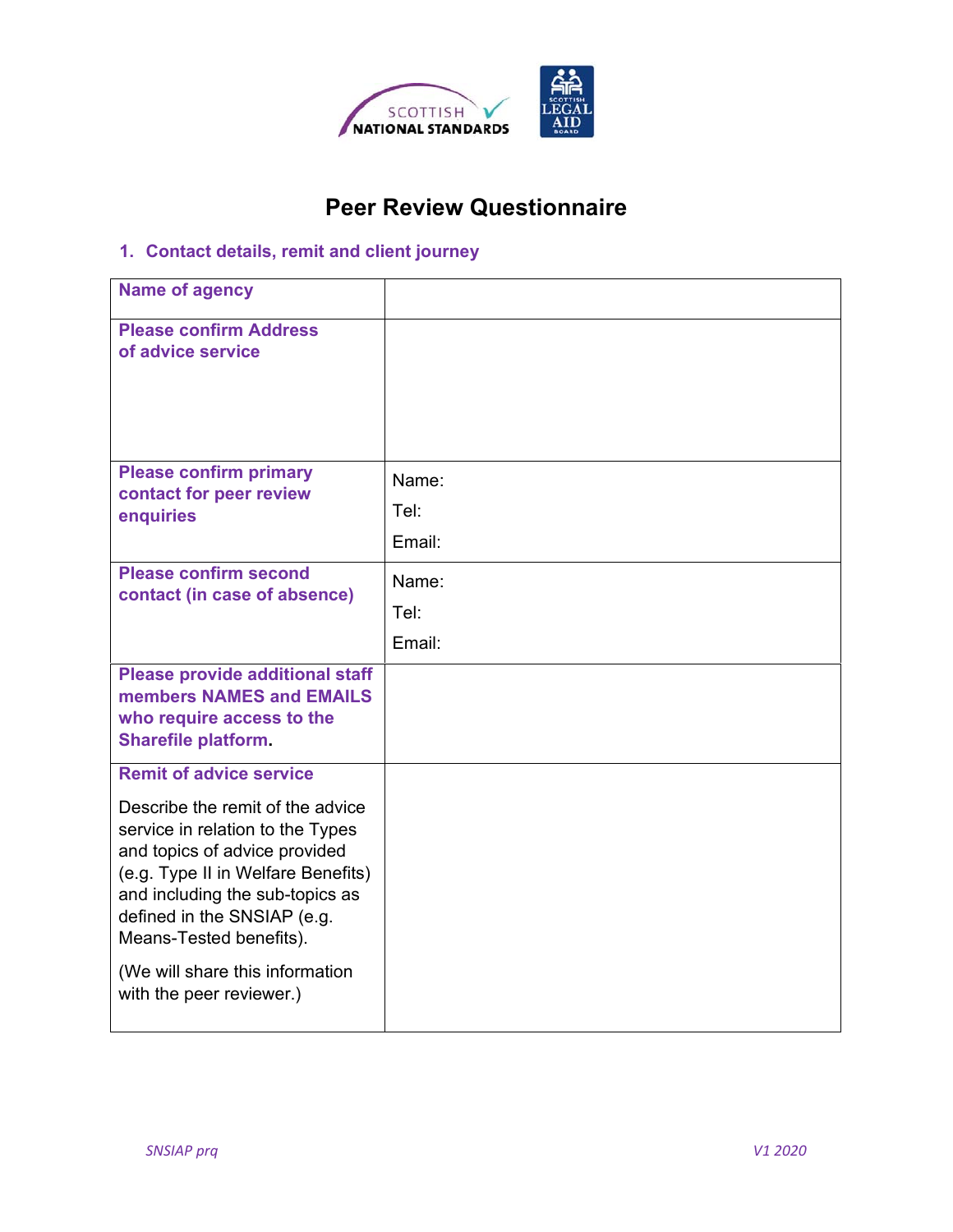| <b>Description of client journey</b><br>Describe the procedures        | How do clients get in contact with the agency e.g. by<br>phone, email, visiting agency?                           |  |  |
|------------------------------------------------------------------------|-------------------------------------------------------------------------------------------------------------------|--|--|
| followed by clients seeking                                            | Please choose from the below:                                                                                     |  |  |
| advice.<br>(We will share this information<br>with the peer reviewer.) | How do you deliver advice e.g. face to face,<br>telephone, email?                                                 |  |  |
|                                                                        | Please choose from the below:                                                                                     |  |  |
|                                                                        | Do you undertake cases from the following:<br><b>Other Agencies?</b>                                              |  |  |
|                                                                        | <b>Yes</b><br><b>No</b>                                                                                           |  |  |
|                                                                        | If Yes, please provide further information e.g. if you are doing<br>third party referrals for advice              |  |  |
|                                                                        | <b>Other Projects?</b><br><b>Yes</b><br><b>No</b>                                                                 |  |  |
|                                                                        |                                                                                                                   |  |  |
|                                                                        | if Yes, please provide further information on the project and<br>type of advice provided e.g. type II advice      |  |  |
|                                                                        | How many specialist advisers does your agency<br>have? (Please list specialists by topic)                         |  |  |
|                                                                        | Which area(s) of work are routinely referred on or<br>signposted to other agencies e.g., court<br>representation: |  |  |
|                                                                        | <b>Attendance at ASBO hearings</b>                                                                                |  |  |
|                                                                        | <b>Benefit tribunals including appeals</b>                                                                        |  |  |
|                                                                        | <b>Court representation</b>                                                                                       |  |  |
|                                                                        | <b>Housing tribunals</b>                                                                                          |  |  |
|                                                                        |                                                                                                                   |  |  |
|                                                                        | Do advisers update cases on the case management<br>system?                                                        |  |  |
|                                                                        | <b>Yes</b><br><b>No</b>                                                                                           |  |  |
|                                                                        | If No, please provide information on who does this role e.g.<br>administrative assistant                          |  |  |
|                                                                        |                                                                                                                   |  |  |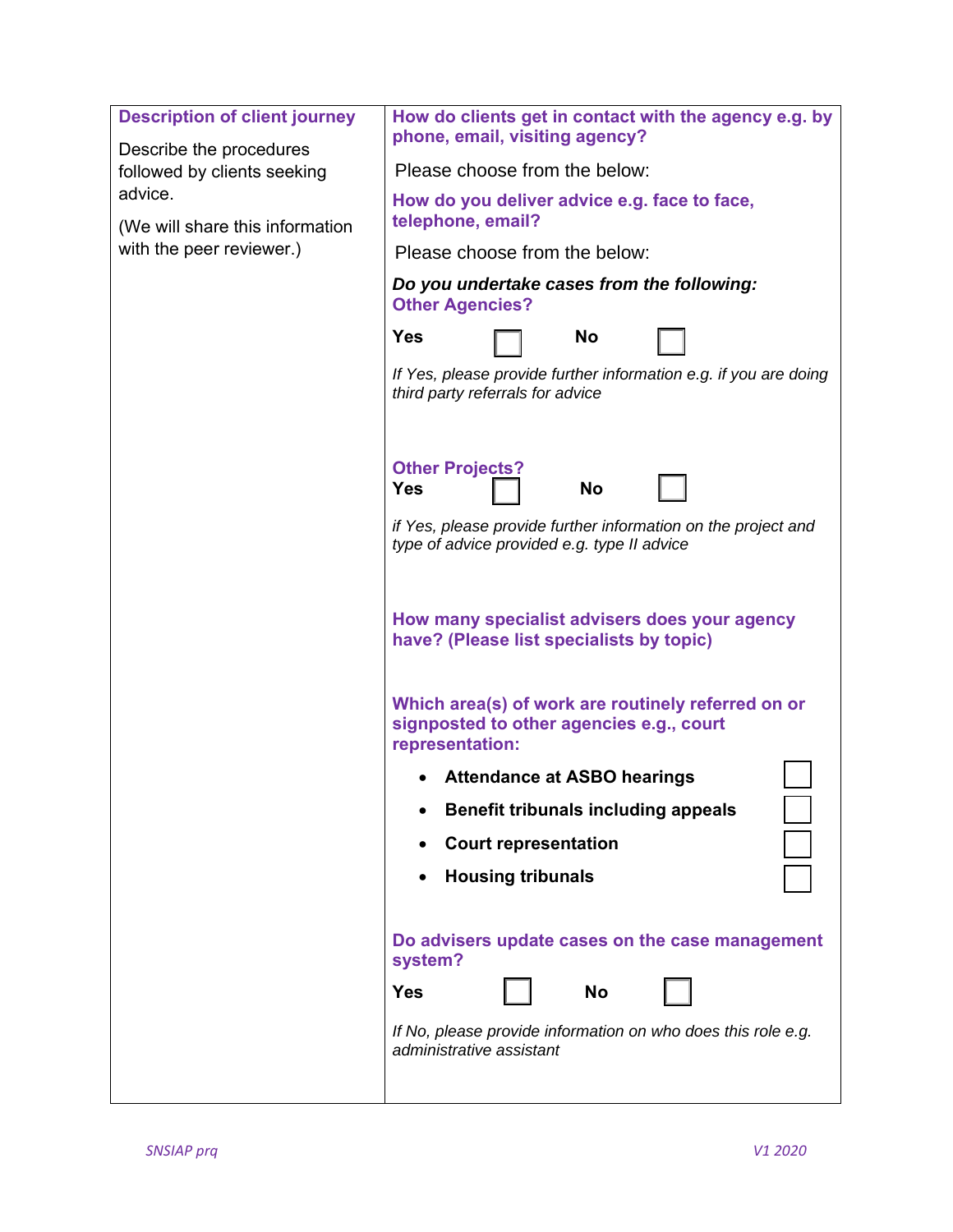|                                                                                                                                                                                                | Do you provide advice from outreach locations?                                                                                |  |           |                                                                                                        |
|------------------------------------------------------------------------------------------------------------------------------------------------------------------------------------------------|-------------------------------------------------------------------------------------------------------------------------------|--|-----------|--------------------------------------------------------------------------------------------------------|
|                                                                                                                                                                                                | <b>Yes</b>                                                                                                                    |  | <b>No</b> |                                                                                                        |
|                                                                                                                                                                                                | If Yes, please provide details of any difficulties in using these<br>locations e.g. unable to copy documentation from clients |  |           |                                                                                                        |
|                                                                                                                                                                                                | reviewer when reviewing your case-files:                                                                                      |  |           | Please add any further information about the client<br>journey you think would be helpful for the peer |
|                                                                                                                                                                                                |                                                                                                                               |  |           |                                                                                                        |
|                                                                                                                                                                                                |                                                                                                                               |  |           |                                                                                                        |
| <b>Cases post Covid-19</b>                                                                                                                                                                     |                                                                                                                               |  |           |                                                                                                        |
| Please outline any (temporary or<br>other) changes you have made<br>to your advice delivery/client<br>journey in response to Covid-19<br>that you believe are relevant to<br>your peer review. |                                                                                                                               |  |           |                                                                                                        |
| <b>Advicepro</b>                                                                                                                                                                               |                                                                                                                               |  |           |                                                                                                        |
| If you are an agency using<br>Advicepro, please confirm you<br>will have licences available for<br>the required number of reviewers<br>to access your system for up to 6<br>weeks.             |                                                                                                                               |  |           |                                                                                                        |
| <b>CASTLE</b>                                                                                                                                                                                  |                                                                                                                               |  |           |                                                                                                        |
| If you are a CAB, please set out<br>how you attach documents to<br>CASTLE.                                                                                                                     |                                                                                                                               |  |           |                                                                                                        |